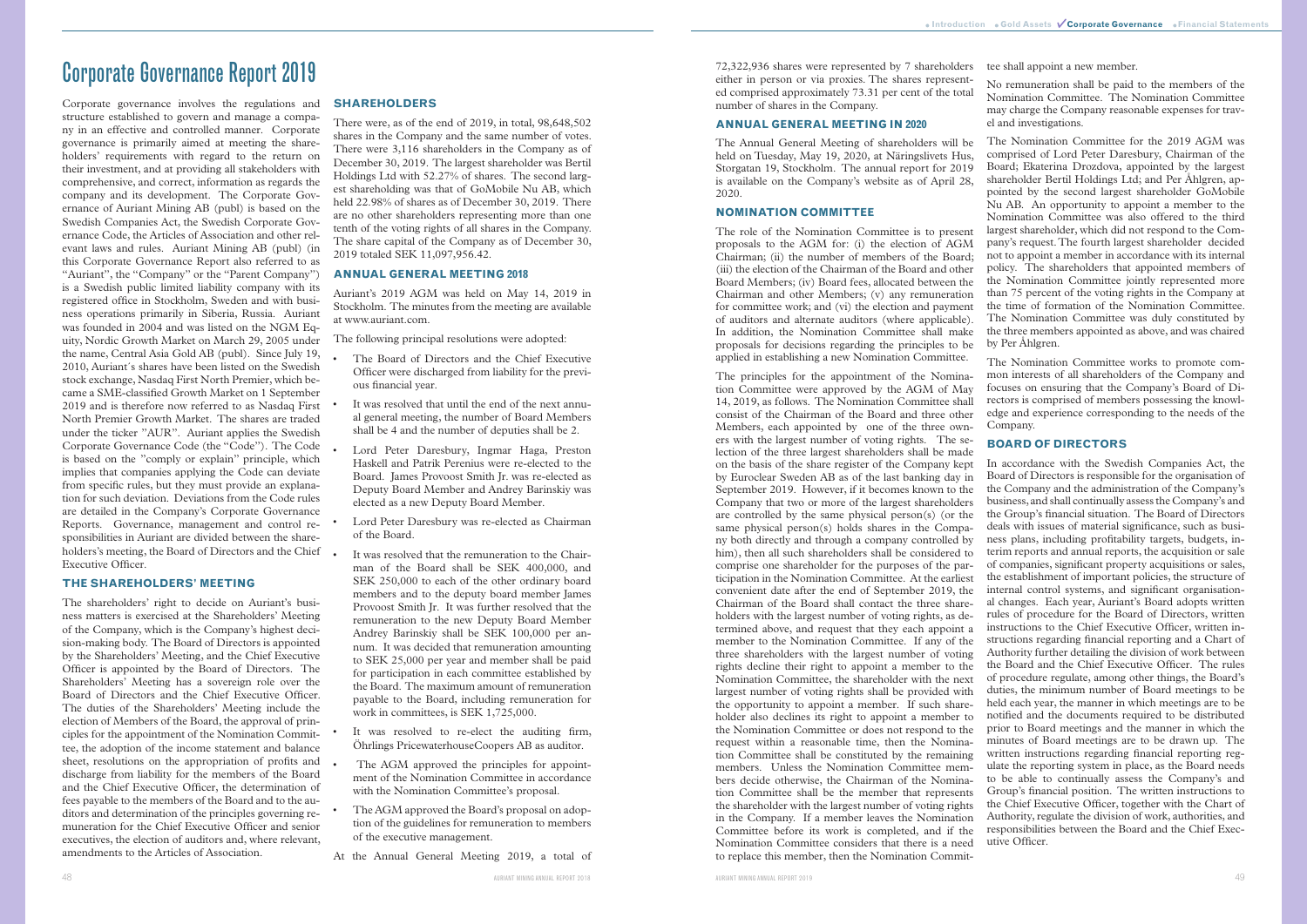According to the Articles of Association, the Board of with the Chief Executive Officer. Directors shall comprise a minimum of three, and maximum of ten, ordinary Members, and not more than five Deputy Board Members, elected by the Annual At year-end 2019, Auriant's Board was comprised General Meeting.

#### **CHAIRMAN OF THE BOARD OF DIRECTORS**

The 2019 Annual General Meeting re-elected Lord Peter Daresbury as Chairman of the Board. During 2019, Auriant's Chairman of the Board led the Board's work and ensured that the Board fulfilled its duties. The Chairman of the Board continually followed the Group's business and development through contact

#### **MEMBERS OF THE BOARD OF DIRECTORS**

of four ordinary Board Members, Peter Daresbury (Chair), Ingmar Haga, Preston Haskell, and Patrik Perenius, and two Deputy Board Members, James Provoost Smith Jr. and Andrey Barinskiy, all elected by the Annual General Meeting on May 14, 2019. The members of the Board are presented in greater detail in the Board of Directors section of the annual report, and the details of the members' independence vis á vis the Company and its management are presented below.

<sup>1</sup> Mr. Smith participated in two Board meetings as deputy for Mr. Haskell. In addition Mr. Smith attended 5 Board meetings without participating in the decisions taken at those meetings.

<sup>2</sup> Mr. Barinskiy attended 3 out of 5 Board meetings held after he was elected as deputy board member at the 2019 AGM, without participating in the decisions taken at those Board meetings.

#### **BOARD MEMBERS' INDEPENDENCE AND SHARES IN AURIANT**

| <b>Board member</b>                               | <b>Shares in</b><br><b>Auriant</b><br>(owned by the<br><b>Board mem-</b><br>ber or by his<br>closely rela-<br>ted parties) | <b>Stock options</b><br>in Auriant | Independent of<br>the Company and<br>management | Independent<br>of the major<br>shareholders |
|---------------------------------------------------|----------------------------------------------------------------------------------------------------------------------------|------------------------------------|-------------------------------------------------|---------------------------------------------|
| Peter Daresbury (Chair)                           | 400,000                                                                                                                    | 70,000                             | Yes                                             | Yes                                         |
| Ingmar Haga                                       | $\mathbf{0}$                                                                                                               | 90,000                             | Yes                                             | Yes                                         |
| <b>Preston Haskell</b>                            | 51,563,892                                                                                                                 | 0                                  | No                                              | No.                                         |
| <b>Patrik Perenius</b>                            | 0                                                                                                                          | 0                                  | Yes                                             | Yes                                         |
| James Provoost Smith Jr. (deputy<br>Board member) | 0                                                                                                                          | 0                                  | Yes                                             | No                                          |
| Andrey Barinskiy (deputy Board<br>member)         | $\mathbf{0}$                                                                                                               | 0                                  | Yes                                             | Yes                                         |

\* Independence as defined by the Swedish Code of Corporate Governance.

#### **BOARD MEMBERS' ATTENDANCE AT BOARD MEETINGS IN 2018**

| Name                                  | Position            | Present   |
|---------------------------------------|---------------------|-----------|
| Peter Daresbury                       | Chair               | 8/8       |
| Ingmar Haga                           | Member              | 8/8       |
| <b>Preston Haskell</b>                | Member              | 6/8       |
| <b>Patrik Perenius</b>                | Member              | 8/8       |
| James Provoost Smith Jr. <sup>1</sup> | Deputy Board Member | $7^{1}/8$ |
| Andrey Barinskiy                      | Deputy Board Member | $3/8^2$   |

# **THE BOARD'S WORK IN 2019**

The Board held 8 meetings in 2019, including 6 ordinary meetings with personal attendance and 2 meetings by telephone. In addition, the Board passed 16 resolutions per capsulam, i.e. by correspondence. Important issues dealt with by the Board in 2019, in addition to the approval of the annual financial statements and the interim reports, and approval of the budgets, included:

- The Company's financial position and liquidity
- Strategic decision-making

plant at Tardan

• Findings made by Rosprirodnadzor during its inspection at Tardan in August 2019 (unrelated to the CIL plant) and measures taken by the subsidiary to challenge incorrect findings and to rectify violations

• Approval of major contracts in accordance with the Chart of Authority

• Preparation for the Annual General Meeting.

The Board has conducted an evaluation of its work under the guidance of the Chairman of the Board. The evaluation is carried out on the basis of a self-assessment questionnaire. The questionnaire is circulated to the Board in the beginning of the year. Each ordinary Board member and deputy Board member is to complete the questionnaire independently. Responses are collated by the Chairman of the Board who then leads a discussion of the key points arising from the questionnaire, especially those areas that require improvement. This usually takes place at the last Board meeting in person prior to the AGM. Copies of completed questionnaires are also to be provided to the Nomination Committee. The evaluation ensures that the basic stipulations of the Code of Corporate Governance are complied with.

#### **BOARD COMMITTEES**

# **Remuneration Committee**

• Construction progress and completion of the CIL The Committees report to the Board on their work on a regular basis.

In 2019, the Remuneration Committee was comprised of Peter Daresbury and Preston Haskell. The Committee was chaired by Preston Haskell. The Remuneration Committee submits proposals for resolution by the Board regarding salary and other terms of employment of the CEO. The Committee also approves proposals regarding salaries and other terms of employment of the Group's management, according to the CEO's proposal.

In 2019, the Remuneration Committee held two meetings. Each member of the Committee attended both meetings.

# **Finance and Audit Committee**

members of the Committee have the necessary competence and experience in accounting matters.

meetings, attended by both members of the Committee.

# **Technical Committee**

In 2019, the Technical Committee was comprised of Ingmar Haga and Patrik Perenius. Mr. Haga continued to serve as Chairman of the Committee. The Committee's task is to advise the remainder of the Board on mining and technical issues.

In 2019, the Technical Committee held three meetings. Each member of the Committee attended all three meetings.

# **BOARD FEES**

The Board of Directors' fees are decided by the Shareholders' Meeting. The following Board fees were approved by the Annual General Meeting of shareholders in 2019: for the Chairman of the Board Lord Peter Daresbury, SEK 400,000; SEK 250,000 to each of the other ordinary board members and to the deputy board member; and SEK 100,000 to the new deputy board member Andrey Barinskiy. It was decided that remuneration amounting to SEK 25,000 per year and member shall be paid for participation in each Committee established by the Board. It was further resolved that the maximum amount of remuneration payable to the Board, including remuneration for work in committees, shall be SEK 1,725,000.

In 2019, the Finance and Audit Committee was comprised of JP Smith and Peter Daresbury. Mr. JP Smith continued to serve as Chairman of the Committee. The In 2019, the Finance and Audit Committee held two The guidelines shall apply to all employment contracts which are entered into after the meeting's resolution and, in those cases where amendments are made to the existing terms and conditions, after that point in time. The Company shall aim to offer total remuneration, which is reasonable and competitive, based on the circumstances in the country in question and shall also be

# **GROUP MANAGEMENT**

As of the end of 2019, the Group's management was comprised of the CEO, deputy CEO, Acting CFO, Chief Geologist, Head of HR and Group General Counsel. The management of the Company as at the date of this report is presented on pages 40-41 of the annual report.

The Chief Executive Officer is responsible for the on-going management of the Company. The CEO's work is evaluated once a year. Sergey Ustimenko is the Chief Executive Officer of Auriant Mining AB since January 2016.

In the event that the CEO becomes unable to fulfill CEO's duties, the deputy CEO shall substitute for the CEO until a new CEO is appointed. Such events are specified in the written instructions to the CEO, adopted by the Board. Maria Carrasco is the Deputy CEO of the Company since October 2016.

# **REMUNERATION OF EXECUTIVE MANAGE-MENT**

The AGM on May 14, 2019 approved the following guidelines for remuneration of executive management.

### **Guidelines**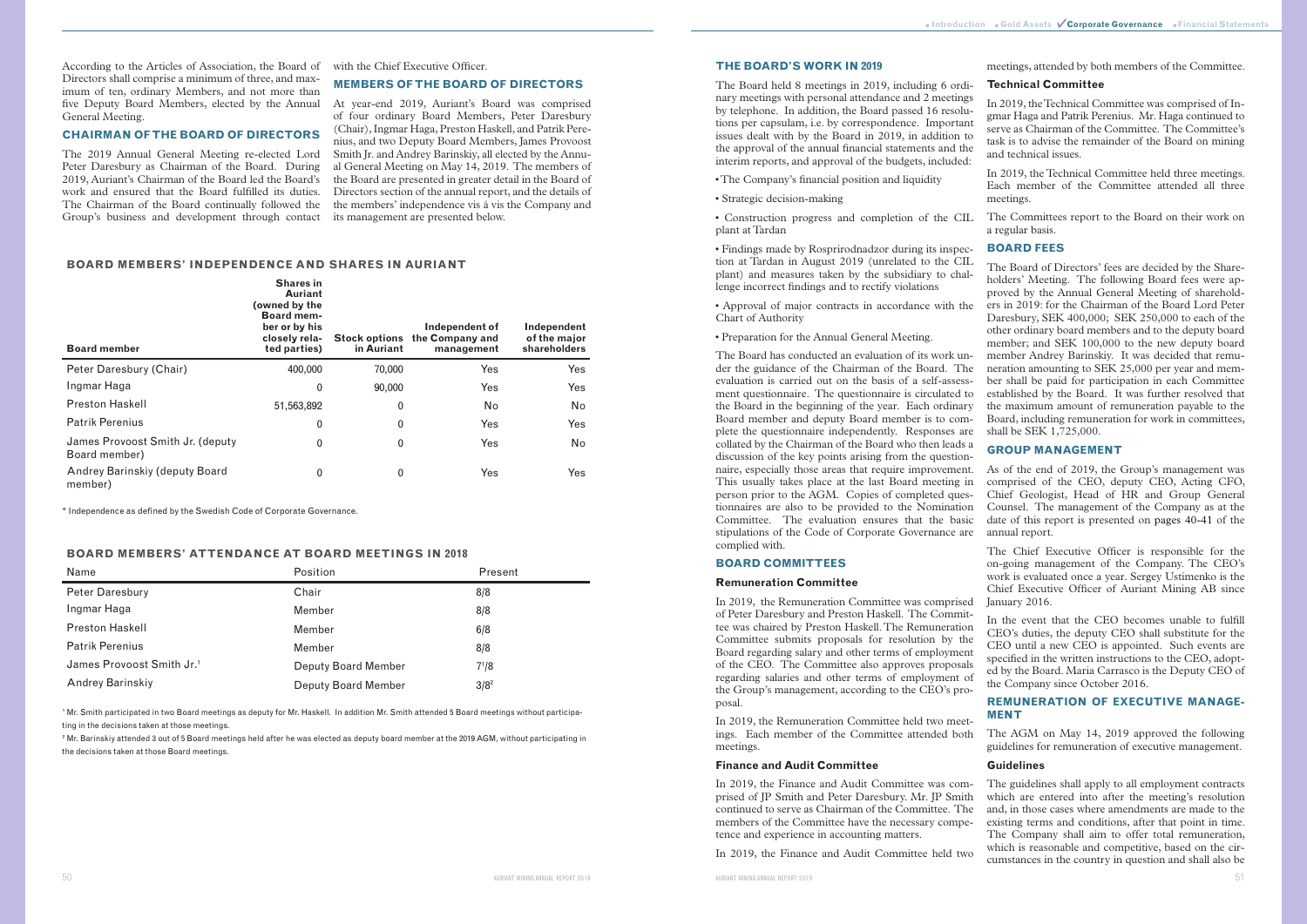allowed to offer a so-called "Sign on" bonus in order to recruit the best personnel. The remuneration shall vary in relation to the performance of the individual and the Group. The total remuneration to the Group Management shall consist of the components stated below.

#### **Fixed salary**

The fixed salary ("Base Salary") shall be adjusted to the market and shall be based on responsibility, competence and performance. The fixed salary shall be reviewed every year.

#### **Variable salary**

Variable remuneration may include:

a) monthly variable remuneration, which shall depend on the executive's individual performance;

b) bonuses, including annual bonuses and one-time bonuses, which shall relate to the Company's return on production results, reserves and production goals, and specific goals within each executive's area of responsibility; and

c) share and share-price related incentive programs.

The maximum amount of variable remuneration paid in cash shall not exceed one annual Base Salary of the executive in question.

#### **Long-term incentives**

The Board of Directors intends to assess, on a regular basis, the need of long-term incentive programs that are to be proposed to the general meeting.

# **Insurable benefits**

52 AURIANT MINING ANNUAL REPORT 2018 The Board shall be entitled to derogate from these

Old-age pension, healthcare benefits and medical benefits shall, if applicable, be prepared in a manner that reflects the regulations and practices in the home country. If possible, pension plans shall be defined contribution plans. In individual cases, depending on the tax and/or social insurance laws which apply to the individual in question, other adjusted pension plans or pension solutions may be approved.

#### **Other benefits**

The company shall be able to provide individual members of the Group Management, or the entire Group Management, with other benefits. These benefits shall not constitute a substantial portion of the total remuneration. The benefits shall, in addition, correspond to normal benefits provided on the market.

#### **Termination and severance pay**

Notice of termination of employment shall be no more than twelve months upon termination initiated by the Group and no more than six months upon termination initiated by a member of the management. Severance pay may only be paid out upon termination by the Group or when a member of the Group Management resigns due to a significant change of his/her working conditions, which means the he/she cannot perform adequately.

#### **Derogation from the guidelines**

guidelines if special reasons exist in an individual case.

For more information regarding remuneration to the Chief Executive Officer, senior executives and other employees, please see Note 5 on page 86 of the annual report.

# **LONG-TERM INCENTIVE PROGRAMS**

The Board regularly evaluates the need for long-term incentive programs. Currently, the following long-term incentive programs are established in the Company:

• the long-term incentive program for the members of management and a number of other employees, adopted at the Annual General Meeting on May 12, 2015;

• the long-term incentive program for the Company's Board of Directors, adopted at the Annual General Meeting on May 12, 2015 upon the proposal of the major shareholder.

The abovementioned long-term incentive programs expire in May 2020. No new long-term incentive programs were established in 2019.

### **AUDITOR**

The AGM appoints the auditor of the Company. The auditor's task is to examine the Company's annual financial statements and accounts, as well as the administration and management by the Board and the Chief Executive Officer. The AGM of May 14, 2019 re-elected, for a period until the 2020 AGM, the auditing firm Öhrlings PricewaterhouseCoopers AB as the Company´s auditors. Since May 2018, the auditor-in-charge at PwC is Authorized Public Accountant Anna Rozhdestvenskaya.

The audit is conducted in accordance with International Standards on Auditing and generally accepted auditing standards in Sweden.

The audit of the annual accounts is conducted during the period from February to April in the year following the financial year in question, and also includes a review of the nine-month bookclosing in November of the financial year in question.

# **INTERNAL CONTROL**

Internal control is often defined as a process that is influenced by the Board, the company management and other staff, and which is established and developed to provide reasonable assurance that the company's targets are being met in terms of the business operations being both appropriate to the goals of the company and being efficient. Reasonable assurance is also to be provided as regards the reliability of the financial reporting and compliance with relevant laws and regulations. Internal control consists of various aspects: control environment, risk assessment, control activities, and monitoring.

#### **Control environment**

The control environment primarily consists of the organisational structure, the assignment of responsibility and powers, management philosophy, ethical values, staff competence, policies and guidelines, as well as routines. In addition to the relevant legislation, the framework within which Auriant's Board and management work is comprised of the owners' aims and the Swedish Corporate Governance Code. The formal decision-making procedure is based on the division of responsibility between the Board and the CEO, which the Board establishes each year in the form of written instructions to the Chief Executive Officer and the Chart of Authority. The CEO can delegate a degree of decision-making to other senior executives. Each member of the Board may sign on behalf of the Company in accordance with the revised signatory authority adopted in the end of 2019 (previously two Board members' signatures were required). The revised signatory authority was adopted for administrative reasons, in view of the fact that all Board members reside in different countries. The CEO, in his/her normal business activities, is also entitled to sign on behalf of the Company. The CEO as well as individual Board members must act in accordance with the division of responsibilities and limits of authority set out in the Chart of Authority.

#### **Risk assessment**

A structured risk assessment makes it possible to identify material risks having an effect on internal control with regard to financial reporting and where these risks exist within the organisation. Auriant's Board continually assesses the Company's risk management, by assessing the preventative measures needed to be taken to reduce the Company's risks. This involves, for example, ensuring that the Company has appropriate insurance and that the Company has the necessary policies and guidelines in place.

# **Control activities**

Control measures are required to prevent, detect and correct errors and discrepancies. Each quarter, Auriant Mining's Finance Department compiles financial reports providing details of earnings and cash flow for the most recent accounting period at subsidiary and Group level. Deviations from budget and forecasts are analysed and commented on. Documented processes exist for the compiling of the information on which the financial reports are based. Detected errors and discrepancies are analyzed and followed up.

#### **Monitoring**

Given its size, the Company has chosen not to establish a separate internal audit unit. If the Board finds it appropriate, internal control will be further expanded. The issue of internal control and a separate internal audit unit is reviewed annually by the Board and will be discussed again in 2020.

# **DEVIATIONS FROM THE SWEDISH CORPO-RATE GOVERNANCE CODE:**

The Swedish Corporate Governance Code (the "Code") is based on the "comply or explain" principle. This means that companies are not obliged to comply with every rule in the Code at all times, but are allowed the freedom to choose alternative solutions which they feel are better suited to their particular circumstances, as long as they openly report every deviation, describe the alternative solution they have chosen, and explain their reasons for doing so.

A revised Swedish Corporate Governance Code applies since 1 January 2020. In 2019, the Company did not comply with the following rules of then applicable version of the Code, for the reasons set out below:

Financial monitoring is carried out on a quarterly basis for all profit centres and at Group level. In addition, Group management receives operational results on a weekly and monthly basis. Monitoring is, then, carried out in comparison with budgets. Targets for the expected volume of gold production for the full year are initially set during the budgeting process at the end of the previous year. Normally, these targets are, again, reviewed and revised if necessary in the summer months when production has begun in earnest. The Board receives weekly production updates and monthly operational reports, including plan-to actual analysis, of the Group. Financial reports of the Group, *Code rule 7.5 provides that at least once a year, the Board is to meet the Company's statutory auditor without the Chief Executive Officer or any other member of the executive management being present.*  In 2019, the Finance and Audit Committee met with the auditor instead of the full Board. The Committee then reported to the Board on the auditor's comments, which was considered sufficient given that no serious issues were identified. The CEO of the Company and other members of management were present during the Committee's meeting with the auditor, as it was considered that there were no issues requiring a discussion without their attendance.

*Code rule 1.1 provides that the date and venue of the annual general meeting are to be posted on the company's website not later than in conjunction with the third quarter report.* 

including profit and loss statements, cash flows, and statements of financial position, are analyzed by the Board on a quarterly basis. The Board continuously evaluates the information provided by the management. *Code rule 9.2 provides that, except for the Chairman of the Board who may chair the Remuneration Committee, the other members of the Committee elected by the shareholders* 

The date of the annual general meeting 2019 was posted on the Company's website on January 21, 2019 and not in conjunction with the Q3 2018 Interim Report. It is considered that the shareholders were nevertheless given sufficient time to plan their attendance at the AGM, which was held on May 14, 2019. However the Company intends to follow Code rule 1.1 in future and has complied with it in relation to the 2020 AGM.

#### *Code rule 4.2 provides that deputies for directors elected by the shareholders' meeting are not to be appointed.*

The Annual General Meeting 2019 re-elected James Provoost Smith Jr. as Deputy Board Member and elected Andrey Barinskiy as a new Deputy Board Member, in accordance with the Nomination Committee's proposal. The Nomination Committee considered that the Board composition with 4 ordinary board members and 2 deputy board members was appropriate for the Company's operations and phase of development.